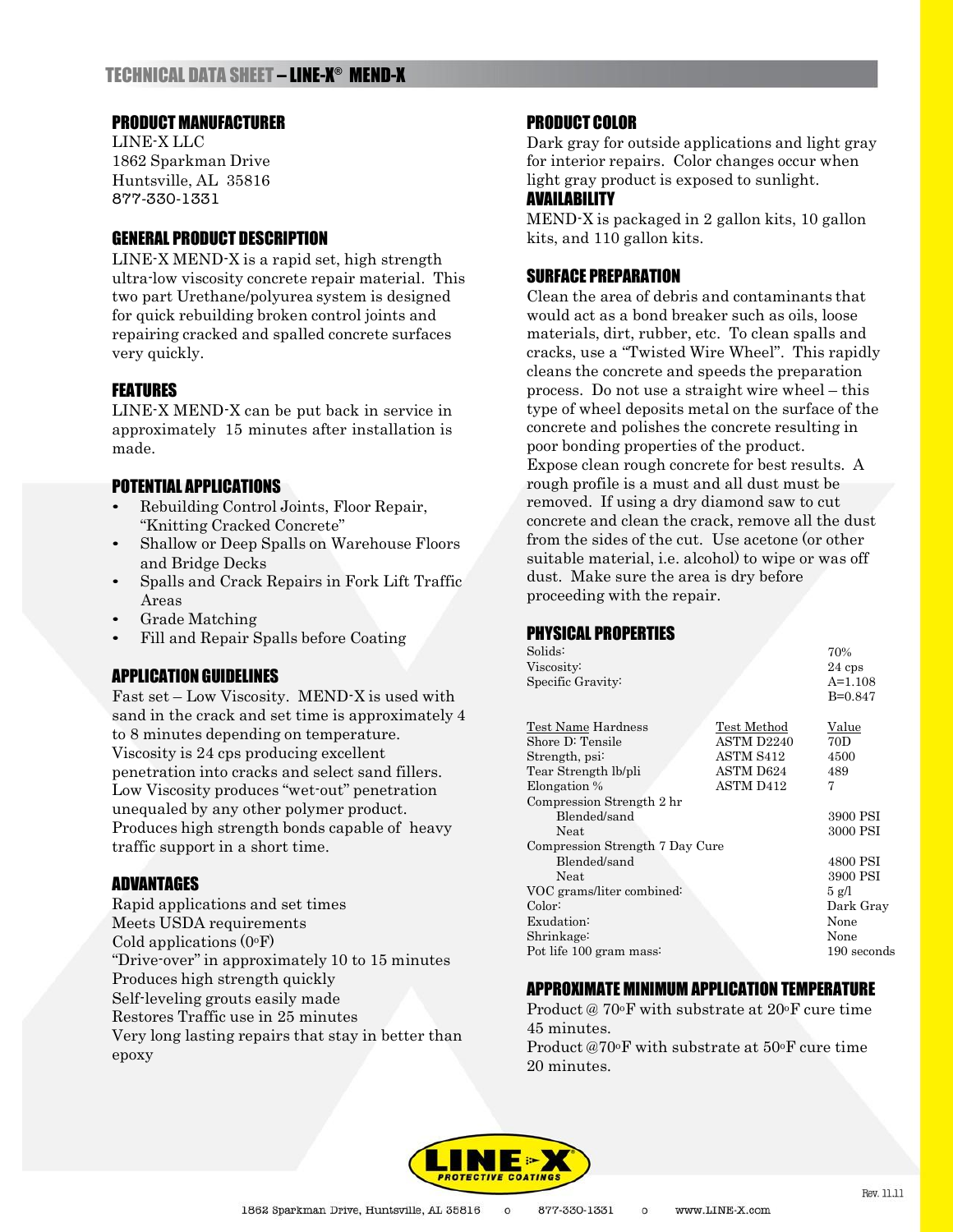# MAXIMUM APPLICATION TEMPERATURE

Product and substrate @ 90oF cure time approximately 3 to 5 minutes.

#### USING THE PRODUCT

The product can be used as a grout or repairs can be made by replacing the sand in the repair area and applying product into the sand. Group – Use kiln dried sand when making a pourable grout for spall repair or joint repair.

Making a Fast Grout: Example – mix one pint of Part A to one pint of Part B. Mix with a jiffy mixer for only about 30 seconds. This will equal one part of mixed product or in this case, one quart of mixed product. Immediately add this mix (one part of mixed material) to two parts (up to 2.5 parts) of kiln dried sand. Immediately mix the sand and the product mix together using a high speed drill motor and steel jiffy mixer to another 30 seconds. Make sure that the product and sand is completely mixed. Do not wait – pour this grout mix into the prepared repair area. Keep the final pour of the liquid grout slightly above the finish grade. Quickly work the grout into the repair. Caution: Work fast – the product sets very fast. Warm product and warm conditions will cause the product to set faster, cool product and conditions will slow down the set time of the product. Product containers can be placed in a cooler or refrigerator if the product is too warm.

Finishing and Grinding: When using the product grout has set (slightly above grade) use a diamond wheel or zee wheel to grind the over pour down almost to the surface of the concrete. Change to a fine grit corundum or zee wheel and grind the remaining hardened grout to finished grade. Work in a circular motion grinding evenly until the surface of the surrounding concrete just begins to show signs of abrasion from the grinding. Finishing is best using a small 90 degree grinder; this reduces the potential for gouging.

Making Repairs with Preplaced Sand: Filler – sand filler should be kiln dried. Grit sizes from 30 to 60. Pea gravel can be used on very large cracks. \*Product will bond damaged slabs together and may stop movement. Not intended for use where substrate movement is required.

## **APPLICATION**

Moisture – Products are moisture sensitive and should not be applied to wet surfaces. After the area has been cleaned, place the sand in layers of about ½ inch to 1 inch in depth. Mix product at a 1:1 ratio, mix A and B for no longer than 45 seconds using a high speed drill motor and steel jiffy mixer. Pour mixed product into the sand. Fill and pout as needed until the sand is saturated and filled to finished grade or slightly over. The newly set product can be cut using a razor cutter provided cutting is done soon enough, otherwise, grind using a very smooth, flat grinding wheel.

Finishing: Some sands may contain small amounts of moisture and produce tine pinholes in the set product. To finish the surface with pinholes, mix MEND-X and squeegee the liquid product over the finished surface to fill in any pinholes. The area should be hard, smooth and ready for traffic in about 15 minutes.

### CLEAN UP

Clean up newly set-up product from unwanted areas quickly, before product has had time to remain for more than 10 minutes.

### PRODUCT STORAGE

Product may be stored at room temperature in unopened containers. Do not store above 85oF or in direct sunlight. Shelf life is approximately 12 months. Opened containers (cans, pails, and drums) should be resealed with a nitrogen blanket over the product before the container is closed. Always keep drums or other containers out of the rain, heat, and cold.

### DISPOSAL

Kit containers must be empty and drip free, consult local, state, and federal disposal laws before disposal.

#### WEAR PROTECTIVE COTHING

Long sleeved shirts of overalls, rubber gloves, boots, and safety glasses are recommended. Follow all application instructions and use only for specified uses. Do not use this or any other product near high heat or open flame. Do not take internally; keep out of reach of children.